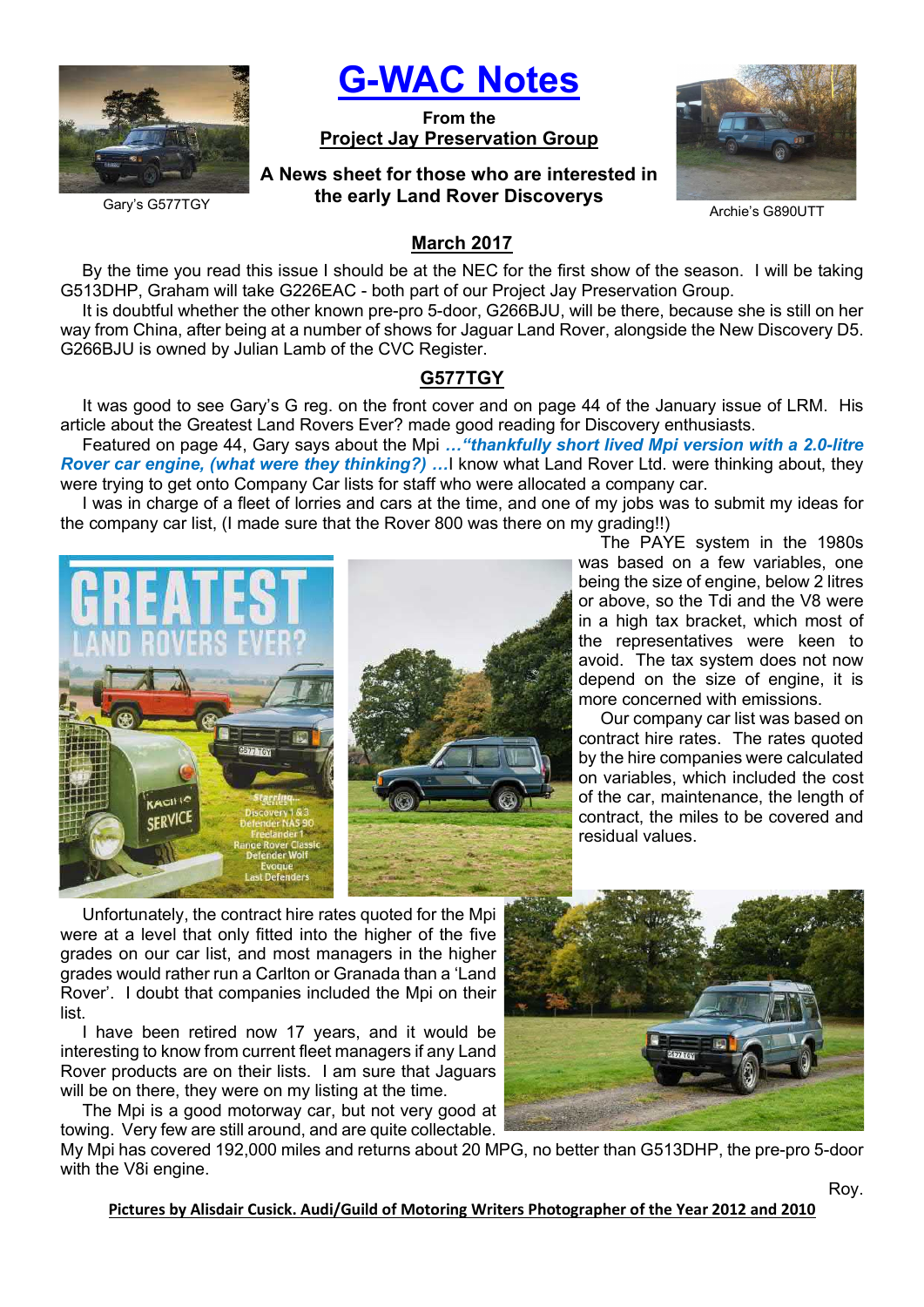## Show dates 2017 to July.

| <u>April</u>                                           |                                                                                                                                                                 |                                                                                                                                                                                                                                                                   |
|--------------------------------------------------------|-----------------------------------------------------------------------------------------------------------------------------------------------------------------|-------------------------------------------------------------------------------------------------------------------------------------------------------------------------------------------------------------------------------------------------------------------|
| 31st March- 2nd April                                  | PCCC& Restoration show                                                                                                                                          | NEC Birmingham. B40 1NT                                                                                                                                                                                                                                           |
| 23 <sup>rd</sup>                                       | Spring Classic Car Show                                                                                                                                         | Ripon Racecourse, Ripon, North Yorkshire. HG4 1UG                                                                                                                                                                                                                 |
| <u>May</u>                                             |                                                                                                                                                                 |                                                                                                                                                                                                                                                                   |
| 6th-7th<br>13 <sub>th</sub><br>27-28th<br>28th<br>29th | Classic Land Rover Show<br>Motor Show and Family Fun Day.<br><b>Scottish Land Rover Show</b><br>Lakeland Classic Car Show<br>Classic Car and Land Rover Display | British Motor Museum, Gaydon, Warwickshire. CV35 0BJ.<br>Longhope, Forest of Dean.<br>Royal Highland Centre, Edinburgh. EH28 8NB<br>Hutton-in-the-Forrest, Penrith, Cumbria. CA11 9TH<br>Ripley Castle, Harrogate, North Yorkshire. HG3 3AY                       |
| <b>June</b>                                            |                                                                                                                                                                 |                                                                                                                                                                                                                                                                   |
| $3rd - 4th$<br>$10th-11th$<br>18th<br>18th             | Malvern Land Rover Show<br>Dunsfold Collection Weekend<br>Classic Car show.<br>Lions Charity Classic Show                                                       | Three Counties Showground, Worcestershire. WR13 6NW<br>Dunsfold, Cranleigh. GU6 8PR<br>Raby Castle, Staindrop, Co. Durham. DL2 318th AH<br>Grasmere, Cumbria.                                                                                                     |
| <u>July</u>                                            |                                                                                                                                                                 |                                                                                                                                                                                                                                                                   |
| 2nd<br>2nd<br>15-16th<br>21-22-23rd<br>30th<br>30th    | MG Northumbria Car Show.<br>Classic Car Show.<br>Masham Steam Fair<br>Land Rover Show.<br>Classic Car & Bike Show<br>Ripon Old Cars                             | Tynedale Park, Corbridge, Northumbria. NE45 5AY<br>Leighton Hall, Carnforth, Lancashire. LA5 9ST<br>Masham, North Yorkshire<br>Kellmarsh Hall, Northamptonshire. NN6 9LY<br>Lytham Hall, Lancashire. FY8 4JX<br>Ripon Racecourse, Ripon, North Yorkshire. HG4 1UG |

If anyone has any dates for a local show that you may attend, please let me know and I will add them to the list.



ty from Land Re



- 
- 
- Passionate about the Land Rover brand with o<br>
20,000 sq ft parts warehouse<br>
Representation at all major Land Rover shows<br>
Easy to use webshop and eBay shop<br>
Export orders are welcome
- 
- 

 $\sim$   $\sim$ 

- · Wholesale available Find us at: www.duckworthparts.co.uk
- 

Duckworth Parts, Duckworth Land Rover<br>Racecourse Garage, Willingham Road, Market Rasen, Lincolnshire LN8 3RE 01673 799396 duckworthparts.co.uk

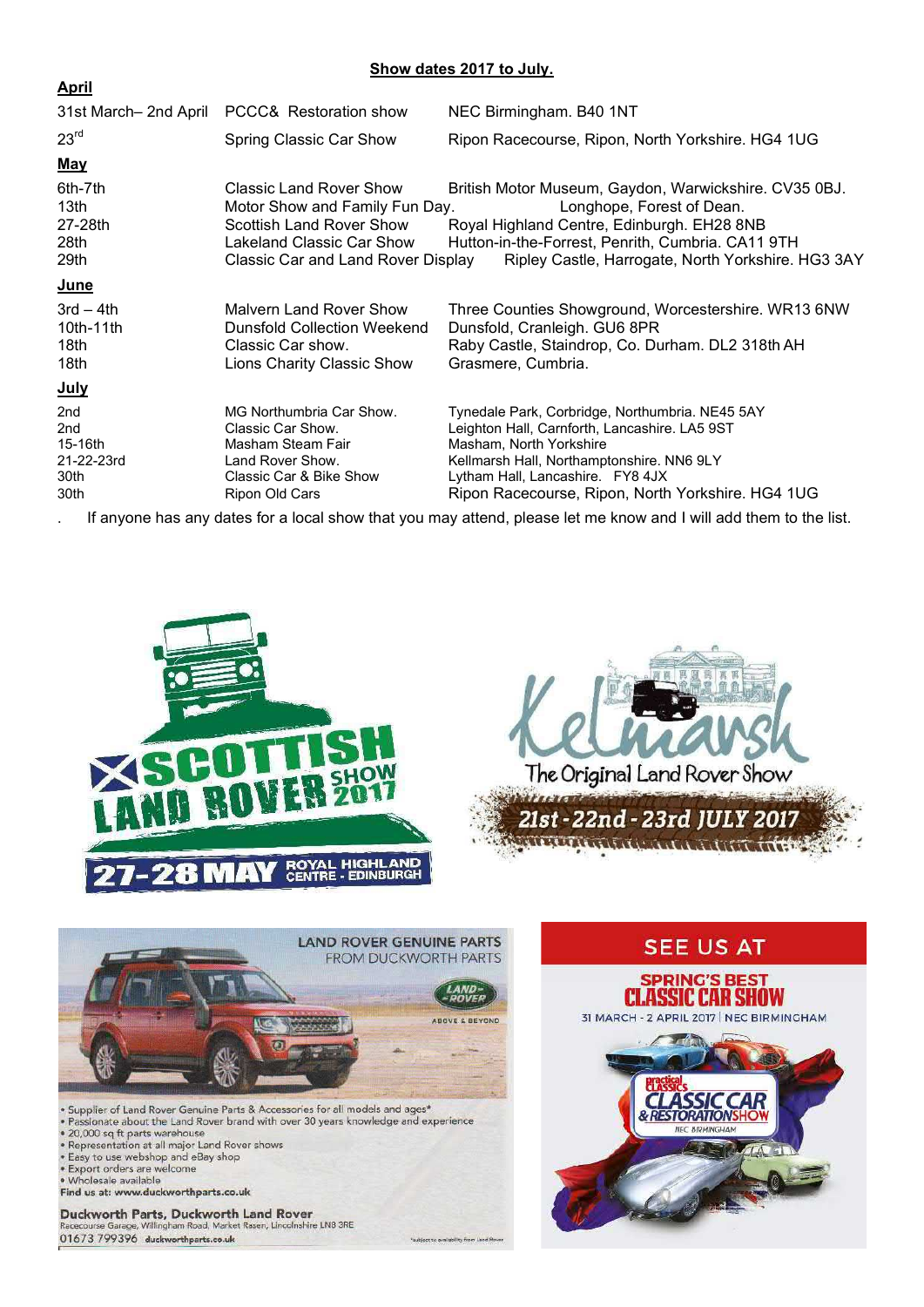## G890UTT

I may or may not have bought us a farm truck - and naturally she is a G reg Discovery. A 7-seat, Tdi, two sunroofs, manual windows and an otherwise basic spec.

Found her on a friend's farm in his mechanical graveyard. She had been in a hedge for three years with the bonnet up. I stuck a battery on her and she fired on the first turn.

I rang him up (he was not even at the farm at the time) and offered him £300. He said that he would even drag her into the yard for me. I got her home and washed the green off along with three inches of cow muck from the underside. The washing revealed her to be in a much better shape than G462AVT and she has never seen a welder. I think that as soon as the boot floor went through, they took her off the road and used her on the farm, so she has not seen salt in a good few years.

She seems to be one of the most original Discos I have seen in a long time. She even has the cloth bag in the centre. She has been used as a farm truck for a number of years and presumably much of the 12000 miles since her last service stamp has been all off road.



I was amazed to find that despite the lack of a boot floor and crumbling sills, she is still all there. She is certainly weldable if the time and money can be found. With a boot floor and some repairs to the sills, I think that she will be solid enough for an MOT

As I am unable to afford to keep three road legal Land Rovers, I will have to sell one. The Series will never go and I think with the modifications and rot on G462AVT, it would be unwise to sell as she her as she would likely end up being broken. However, once she is road legal, sadly I will probably have to let her go.

So the biggest issue with UTT is not rot, it is just the appalling general condition from years on farms. She is the same colour as my J reg so I might be able to do something there.....

Anyway, for now, G890UTT (Feb 1990) is being used to take hay and feed to my sheep among other light farm duties. Makes AVT look tidy!!!...

Archie

## Make it easier with a special coupling for grease-guns

This new tool can be simply exchanged for the standard coupling of grease-guns (thread M 10) and once fitted allows secure and easy lubrication of the nipples on the propeller-shaft or other devices.

No loss of grease, coupling to the nipple only, let loose and handle the grease-gun two handed without fixing it on the nipple. A strong back-strike valve prevents the idly overflowing of grease sideways.

The grease gun may be easily detached from the nipple by pressing the lever down. No more sticking the coupling on the nipple, no more spraying or overflowing grease on the underbody and its components.

The useful tool, very practical for early Discoverys, is priced at £34.99.

Available at www.westfalia.net Part number 877523.

Dr. Diether Hofmann. Germany.